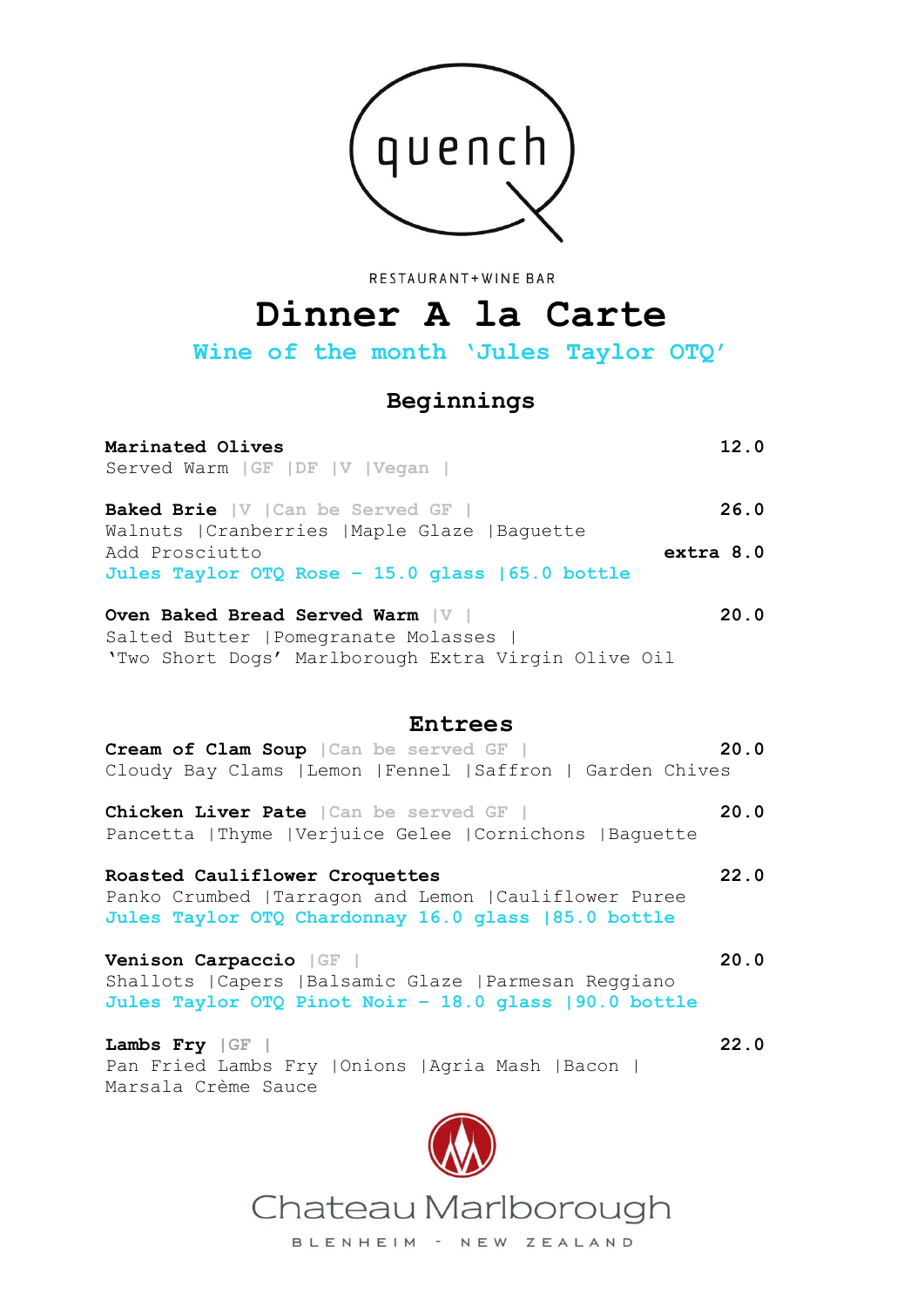

RESTAURANT+WINE BAR

# **Mains**

**Free Range Twice Cooked Pork Belly |GF | 44.0** Apple Compote |Whipped Sweet Potato |Watercress and Herbs

**Slow Cooked New Zealand Lamb Shank |GF | 44.0** Potato Mousseline |Steamed Vegetables |Harissa | Pan Reduction |Hazelnut Dukkah **Jules Taylor OTQ Pinot Noir – 18.0 glass |90.0 bottle**

### **Beef Fillet Mignon 46.0**

Prime Beef Wrapped in Bacon |Garlic Cream Potatoes |Roast Vegetables |Tempura Onion Rings |Red Wine Jus

### **Marlborough Salmon Fillet |GF | 45.0**

Oven Roasted Salmon |Mascarpone and Leek Risotto | Wild Roquette **Jules Taylor OTQ Chardonnay – 16.0 glass |85.0 bottle**

### **Baked Vegetables 38.0**

Cannellini Beans |Moroccan Ratatouille |Swiss Chard |Tahini Dates **|GF |DF |V |Vegan |**

**Chicken Cassoulet |DF |Can be served GF | 38.0** Herb Marinated Chicken Thigh |Slow Cooked Vegetables |Fava Beans |Beets |Garlic Crumble

# **Sides**

### **French Fries**

|                 | Served with Ketchup and Aioli   DF |  |  |           | 9.0 |
|-----------------|------------------------------------|--|--|-----------|-----|
| Add Truffle Oil |                                    |  |  | extra 4.0 |     |
|                 | Add Garlic Butter                  |  |  | extra 4.0 |     |

## **Roasted Seasonal Vegetables 12.0**

Olive Oil |Garden Herbs **|GF |DF |V |Vegan |**